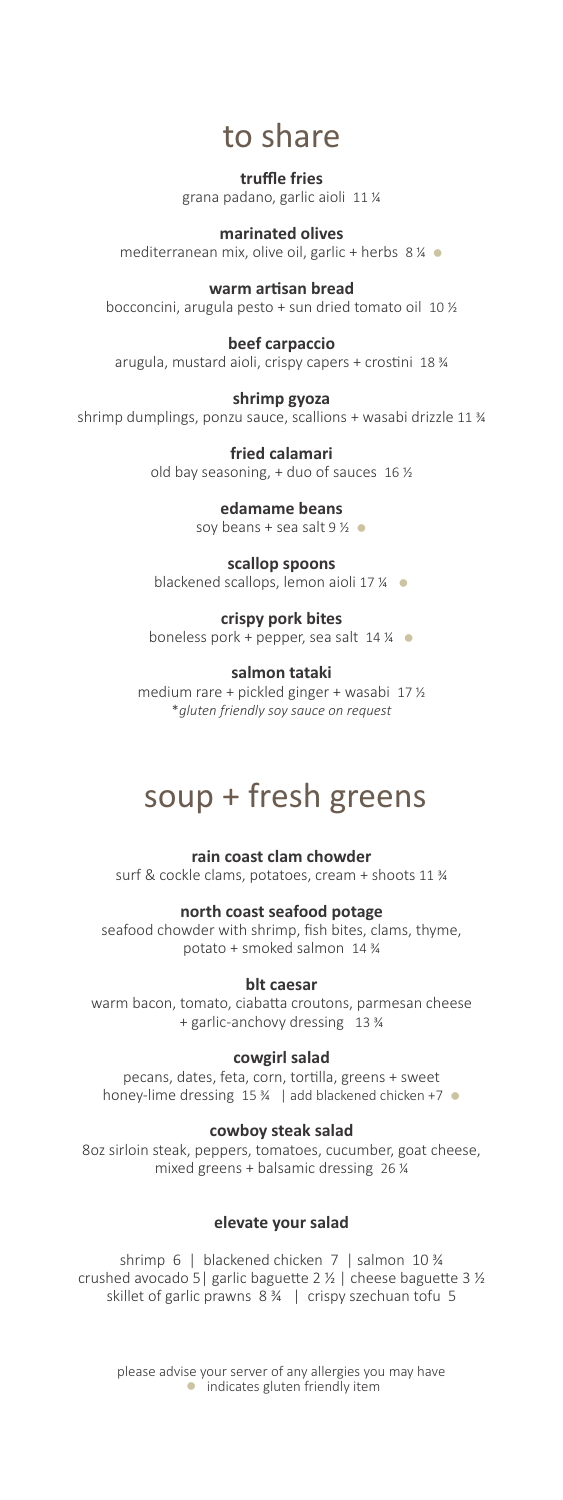

# principal plates

seafood mains served with organic rice-ancient grains as applicable. meat entrées served with our potato du jour

#### **fisherman-lobster spaghe**

local fish, scallops, prawns, lobster, portofino sauce, parmigiano reggiano + grilled baguette 36 % gluten free pasta + 3  $\bullet$ 

#### **twin cracked east coast lobster tails**

twin 5oz lobster tails, split and grilled + hot drawn garlic butter for dipping 49  $\frac{1}{4}$   $\bullet$ 

#### **scallops, shrimp + lemon caper sauce**

pan-seared scallops, sustainable shrimp + capers, chardonnay butter sauce  $33\%$ 

#### **millionaire's cut filet mignon**

certified sterling silver® albertan beef + fresh thyme-peppercorn demi glace  $44\%$ 

#### **baseball peppercorn cab sirloin**

sterling silver® steak with peppercorn crust + bourbon pepper-cream sauce 30 ¾

#### **cowboy ribeye steak**

certified angus beef® 24 oz bone-in ribeye + mushrooms, demi glace 59 ¾ ●

#### **albertan new york striploin**

coarse sea salt, cracked peppercorns, cooked over an open fire, topped with maître d' butter 38 ¾

#### **earth + surf**

8 oz albertan sterling silver® sirloin steak, baseball cut, thyme-demi jus, served with a 4oz canadian lobster tail + hot drawn garlic butter 49  $\frac{1}{4}$   $\bullet$ 

#### **aussie lamb rack**

balsamic red grape reduction, dijon herb crust + balsamic demi-glace 38 % •

**enhancements** | garlic baguette 2  $\frac{1}{2}$  | cheese baguette 3  $\frac{1}{2}$ peppercorn sauce 3 ½ | mushrooms + demi 4 ¾ skillet of garlic prawns 8 ¾ | lobster tail m/p

all prices are subject to 5% gst-gratuities not included